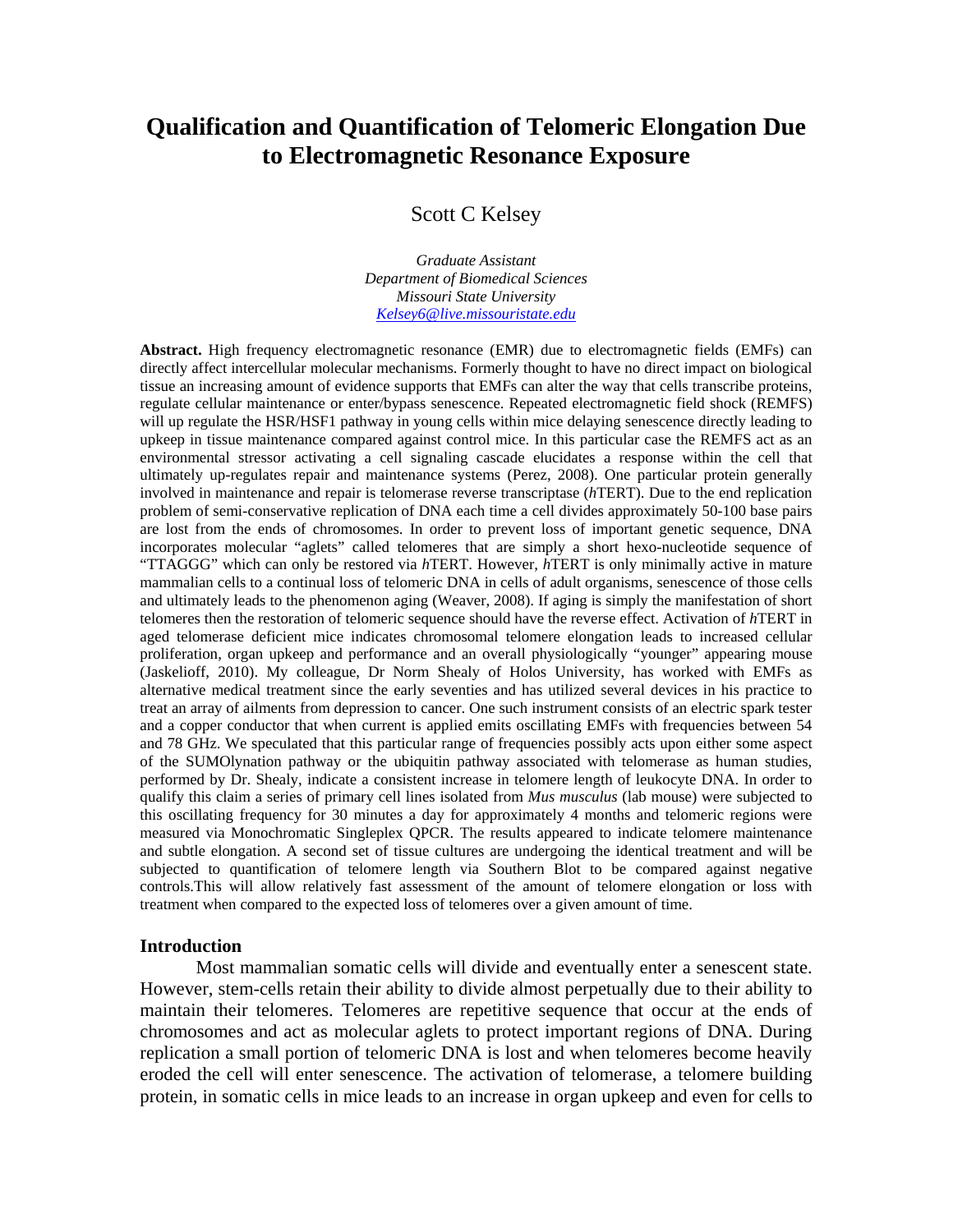revert from senescence to an actively dividing state. In addition, electromagnetic field stimulation of cell lines *in vitro* stimulates cell signaling pathways that lead to an array of transcriptional activation. If telomerase can be activated via electromagnetic resonance exposure within the cell it could lead to an increase in cellular upkeep without the administration of drugs.

# **Aim**

 To first qualify then quantify changes in telomeric length in cell lines exposed to a specific range of electromagnetic resonance between 54 and 78 GHz at 50 to 75 decibels for 30 minutes a day and compare against cell lines from the same original culture. Cell passages occur every two to three weeks at which time genomic DNA samples are taken, quantified via NanDrop and telomere length is measured with singleplex and monochromatic multiplex QPCR and southern blot analysis. Post qualification and quantification telomerase levels will be measured via RTPCR and a possible mechanism will be explored for the activation of telomerase via electromagnetic resonance exposure.

# **Method**…

- Cell lines isolated from *Mus musculus* common lab mouse) using cold trypsinization technique
- Cell lines maintained daily and overall health assessed by visualization with phase contrast optics
- Cell lines treated with electromagnetic resonance for 30 minutes a day under sterile hood, negative control group placed under sterile hood in adjacent lab for 30 minutes a day
- **Telomeric lengths assessed using the southern blot technique and singleplex and** multiplex monochromatic QPCR



*Cell cultures under tissue hood during treatment with electromagnetic resonance*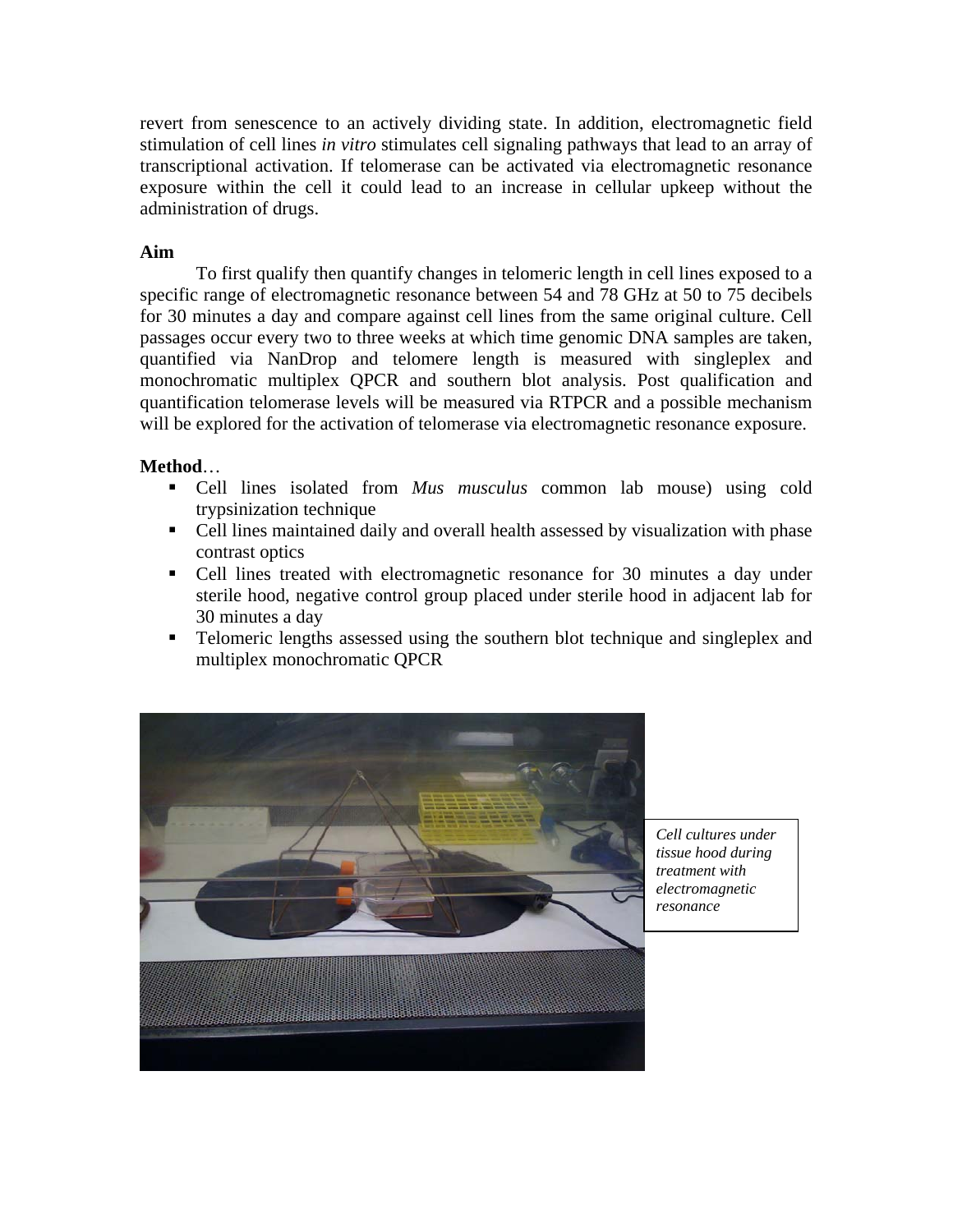

*Negative control cell cultures under an adjacent hood during exposure time of experimental cultures* 

#### **Results**

 The preliminary work for this project involved treating 2 separate fibroblast cell culture isolated from either a kidney or liver of *Mus musculus.* Singleplex QPCR was used to measure relative telomere length against a single copy gene copy known to occur only one time within the mouse genome and creating a PCR product of a known size. This allows for relative calculation of telomeric repeats against the known size of the single copy gene copy PCR product.

 With each cell division, due to the mechanism of DNA polymerization, between 50 and 200 nucleotides are lost from telomeric ends. Fibroblasts in cell culture will divide 2-6 times per passage depending on growth factor concentration and flask volume. Therefore, telomeric regions will experience a gradual decay of 100-1200 nucleotides per cell passage under normal circumstances.

 The following graphs illustrate the relative telomere length acquisition from singleplex QPCR. The singleplex technique was performed in duplicate to ensure values remained relatively consistent. This preliminary data was performed to justify continuation of the experiment using larger sample sizes and more sensitive techniques.

*The figure on the next page illustrates relative telomere length against single copy gene copy amplicon lengths at DNA isolation intervals. Under normal circumstances, a gradual decline in length would be expected due to telomere decay.*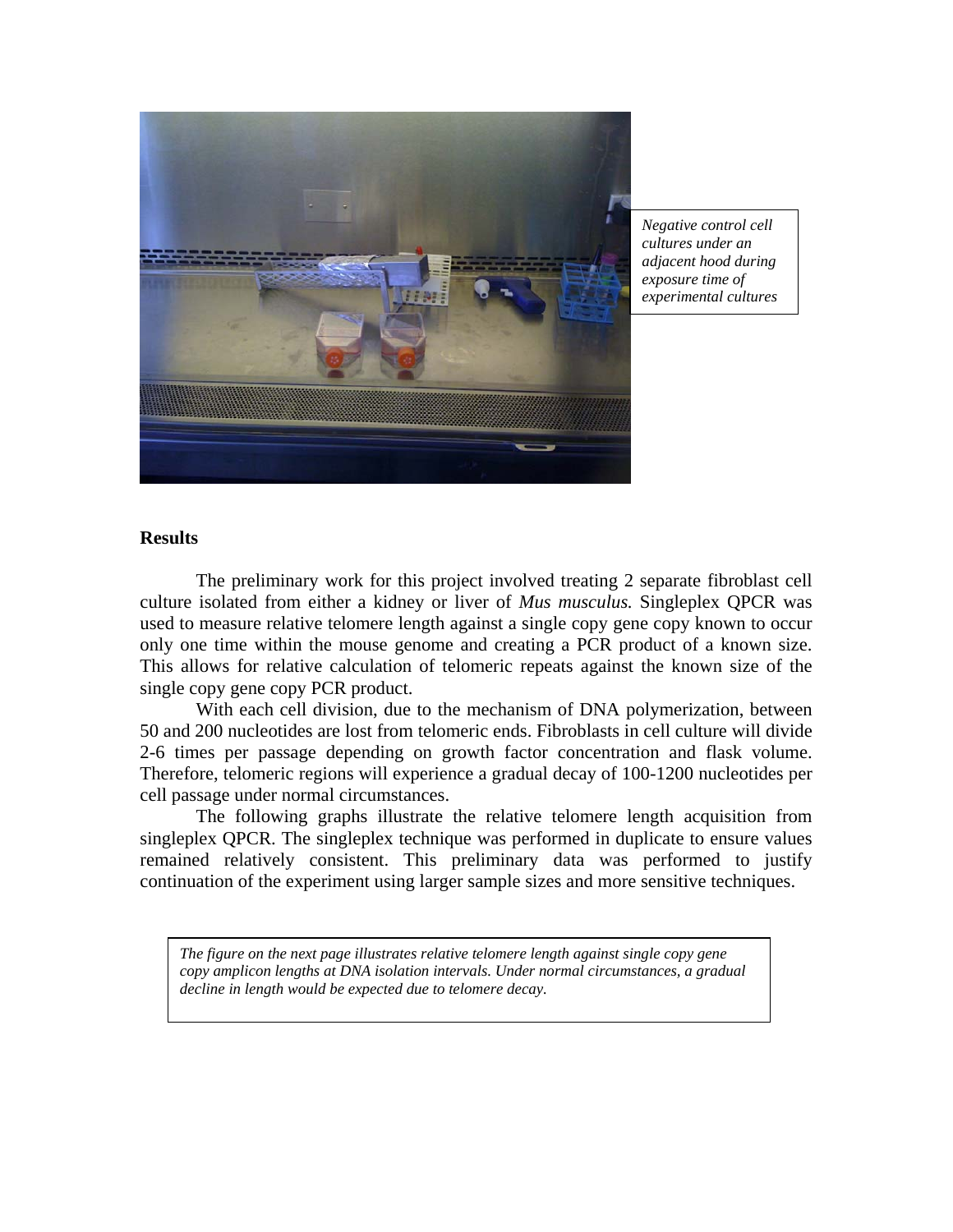



*Singleplex QPCR was performed a second time to ensure that telomere decay was indeed halted by electromagnetic resonance exposure*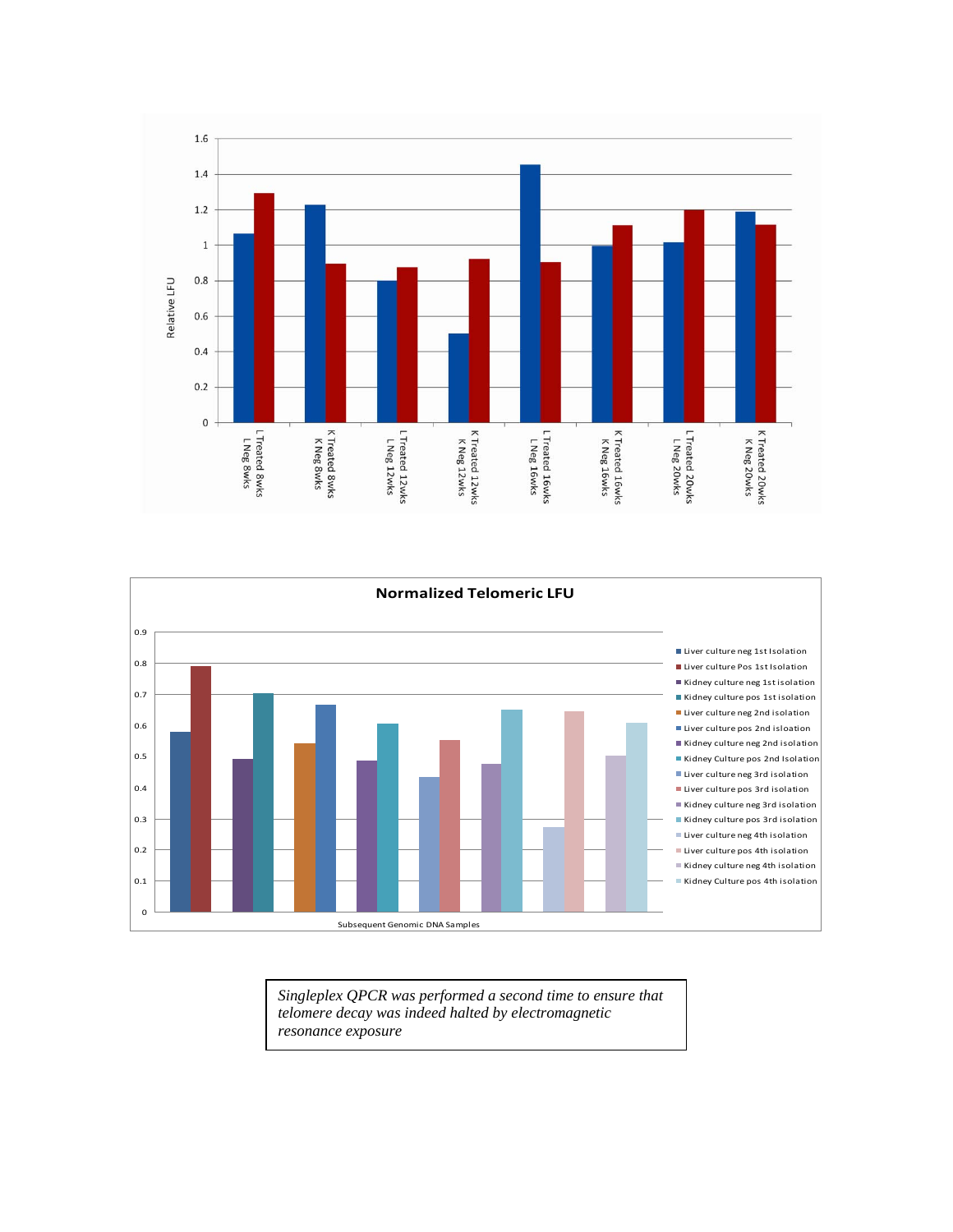#### **Conclusion**

 The data from the preliminary experiments appears to support that electromagnetic exposure at this frequency is somehow effecting telomeric maintenance. According to the data generated from the singleplex PCR telomeric lengths are maintained and in some instances elongated. After 20-30 passages in culture telomers normally erode to a critical point that triggers cells to enter senescence. The graphs, however, show a maintenance of telomere length even into relatively old age of the cell cultures.

 Unfortunately, in the original experiment negative control cell lines were placed in an adjacent sterile tissue hood within 1 meter of the treated cells. It appears that negative control group may also have been receiving treatment as there telomeres were maintained as well. The sterile tissue hoods used in this experiment are primarily composed of aluminium and stainless steel, both great conductors of electromagnetic fields. Therefore, both hoods may have been acting as large antennae amplifying the electromagnetic signals.



### **Current and Future Work**

 Currently, fibroblast cultures originating from mouse kidneys, endothelial cultures originating from mouse blood vessels and astrocytoma cultures originating from human